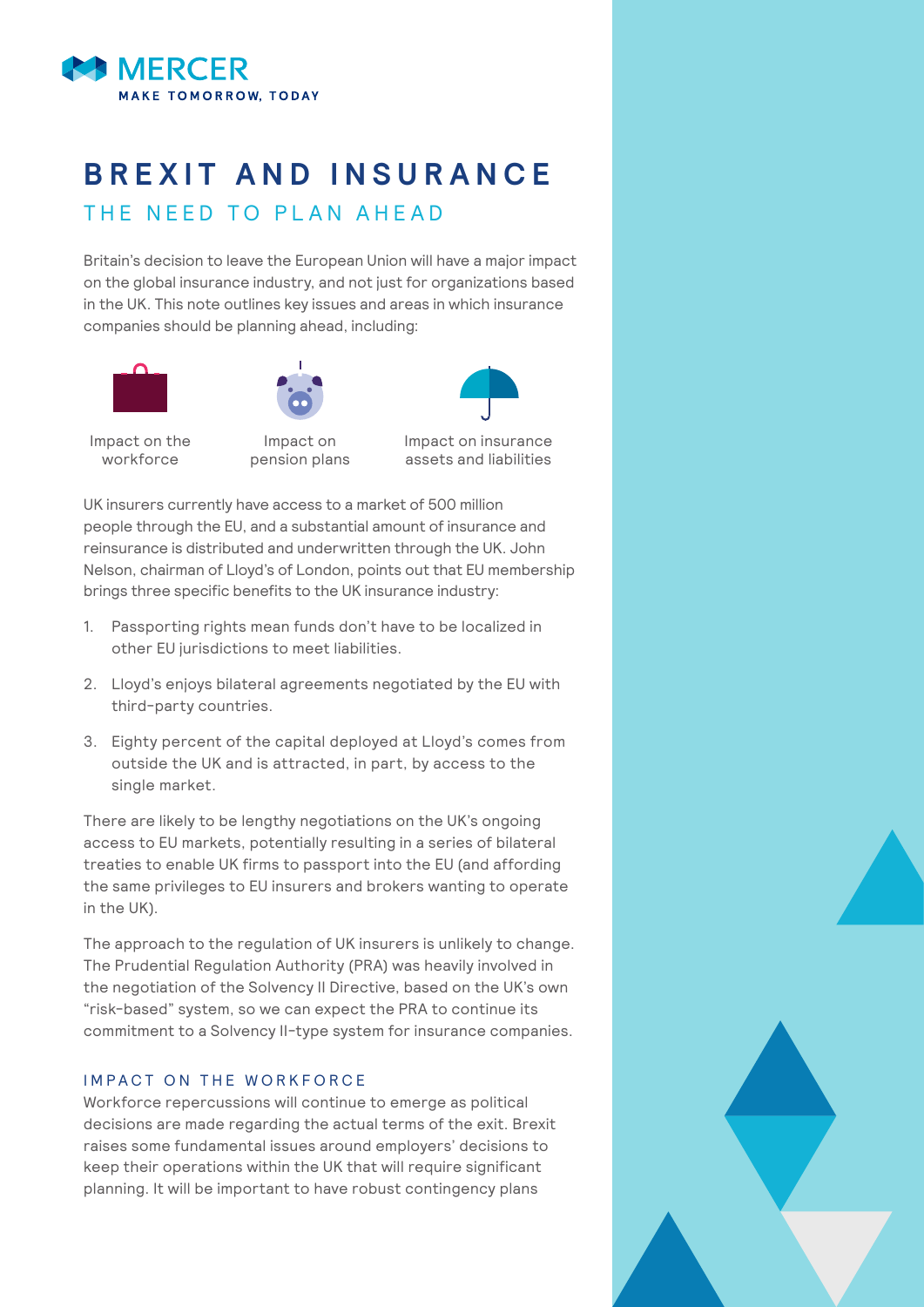in place to prepare for potential disruption. In the face of tight regulation around operational risk, many will have thought through the implications of Brexit already and may have undertaken preliminary evaluations of alternative locations for their UK operations. Some will opt to stay; some will opt to move elsewhere.

Skilled labor from EU countries makes up a large percentage of the workforce in the UK insurance sector, particularly in London. If restrictions are placed on EU workers within the UK workforce, companies will need to revise their workforce strategies. In an era of rapidly evolving business models, especially the disruption from digital challengers, it isn't just traditional insurance expertise such as underwriting and claims that will be hard to find but new skills such as social media marketing and data analytics. Less freedom of labor movement will make it all the more critical for talent managers to access smart tools — such as workforce analytics and long-term strategic workforce planning — to future-proof the organization.

Attraction and retention strategies should also be reviewed, as the fundamental employee value proposition may have changed. Brexit is the start of a long and uncertain political process, and it will be imperative to reassure employees that there will be no knee-jerk reactions. Many employees are drawn to the UK, and particularly to London due to its cosmopolitan nature. Even if things don't end up changing much in practice, the Leave vote may have made some feel rejected. Employees will be worried about job safety due to the potential economic downturn as well as companies moving activity away from the UK into an EU country.

For organizations that decide to move some or all of their business, relocating staff or creating entirely new centers of operations and trading outside the UK may be a complicated undertaking. Although dramatic exchange rate movements may make some locations more or less attractive in the short term, few organizations will be basing investment decisions on volatile market and asset prices. Relocation decisions are more likely to be based on external labor market fundamentals, which require in-depth analysis of key drivers such as local labor costs, current and future skills availability, comparative costs of living and employment legislation.

For example, companies should be considering the impact of an end to reciprocity on state healthcare costs for foreign nationals across member states. Many companies will also want to understand the nature of the trade deals the UK eventually negotiates before they consider relocation. Furthermore, the prospective country's long-term economic prospects, regulatory environment and corporate tax structures will need to be taken into account before moving staff. Although London's status as a premier financial center is likely to remain intact — London is ranked first in the Global Financial Centers index and benefits from a large and comprehensive infrastructure, an international language and a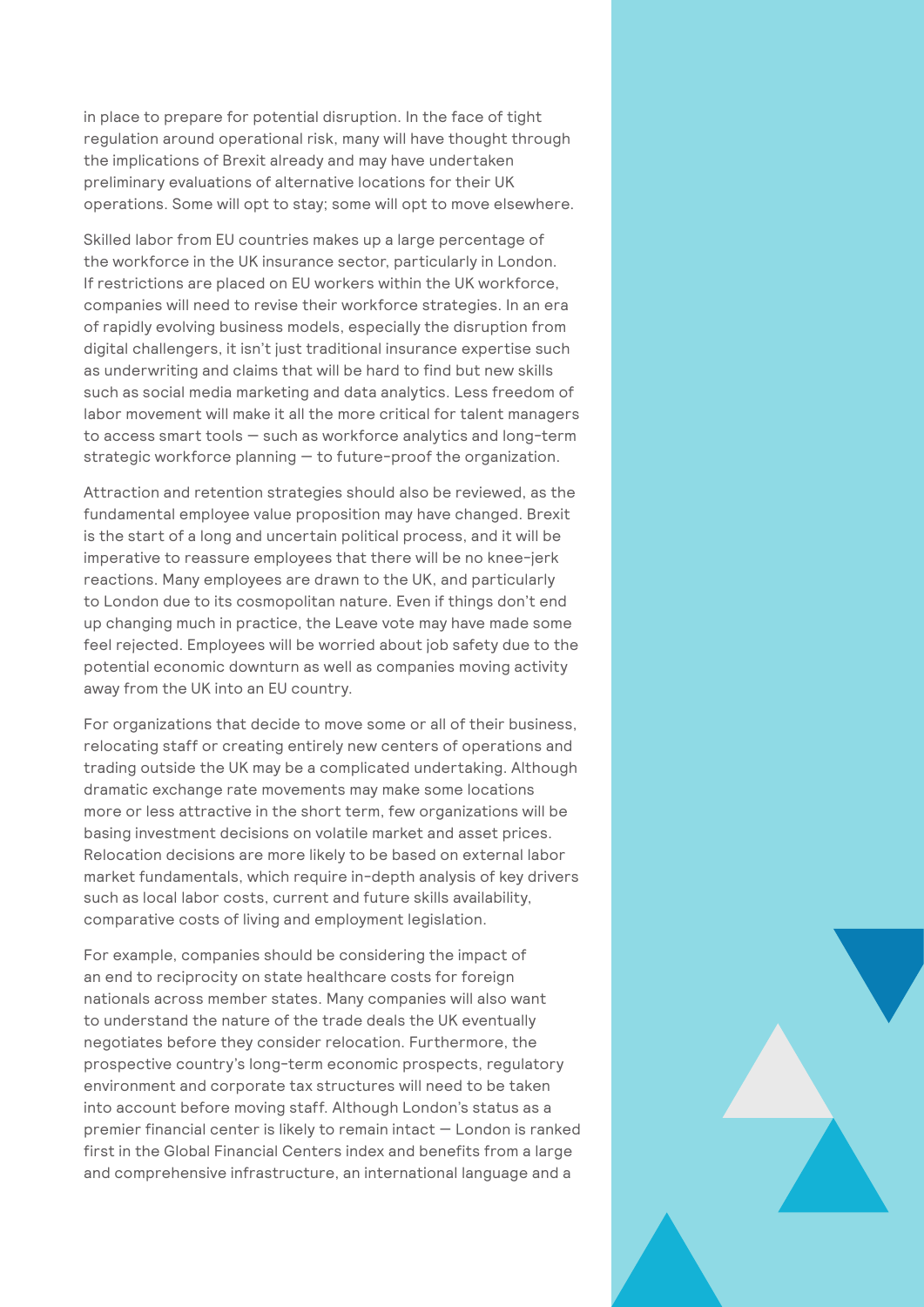concentration of expertise — some companies may move portions of their staff to next-tier hubs, such as Dublin, Frankfurt, Paris and Amsterdam. Places like Warsaw, Prague, Budapest and Lisbon may also be considered for operations. Robust internal and external data and insight are critical to inform the right decisions.

Given the uncertainty regarding the terms of Brexit and the timeframe for company decisions, communication will be critical to address the many concerns employees may have.

### HOW BREXIT HAS AFFECTED MARKETS

For most observers, Brexit was unexpected, and markets were largely caught by surprise, with falls in risk assets and particularly sharp movements in exchange rates and bond yields. Immediately after Brexit, the pound traded at the lowest level against the US dollar since 1985, with gilt yields falling to record lows. Although there has been some degree of stabilization since, significant uncertainty remains in the markets (especially currency and fixed income), and the future path is unclear.

Contributing to this is the continuing political upheaval in the UK  $$ uncertainty as to the terms under which Brexit will take place (and, indeed, if it even will take place) as well as the potential for future political stress across Europe with many elections coming up. There is no cause for panic in the short term but certainly a need to exercise caution — particularly given the potential for the position to get much worse.

It's difficult to estimate the longer-term structural economic impact from Brexit, especially as the nature of the future relationship between the UK and the EU is unclear. The UK has negative trade and current account balances, and the budget deficit leaves limited scope for the government to offset short-term economic impacts through fiscal policy. The UK economy benefits more from trade with the EU than the EU does from the UK, relative to its size, placing the UK in a weaker bargaining position. GDP growth forecasts for the UK have been reduced for 2016 and 2017. Some equity markets (for example, FTSE 100) haven't been as severely impacted by Brexit because many large British companies are well diversified geographically. But for smaller companies with more reliance on the UK market, the position has typically been worse.

The Bank of England is likely to cut interest rates and keep them close to zero for a prolonged period, and Brexit is also likely to have an impact on monetary policy for other major central banks (for example, reducing the probability of a US rate increase).

Along with the direct financial impact on asset valuations, the reduced liquidity in current markets increases the cost of any trading activity. In addition to the market movements we've seen to date, there is now an increased probability of extreme events, and the potential for contagion across the Eurozone is significantly higher.

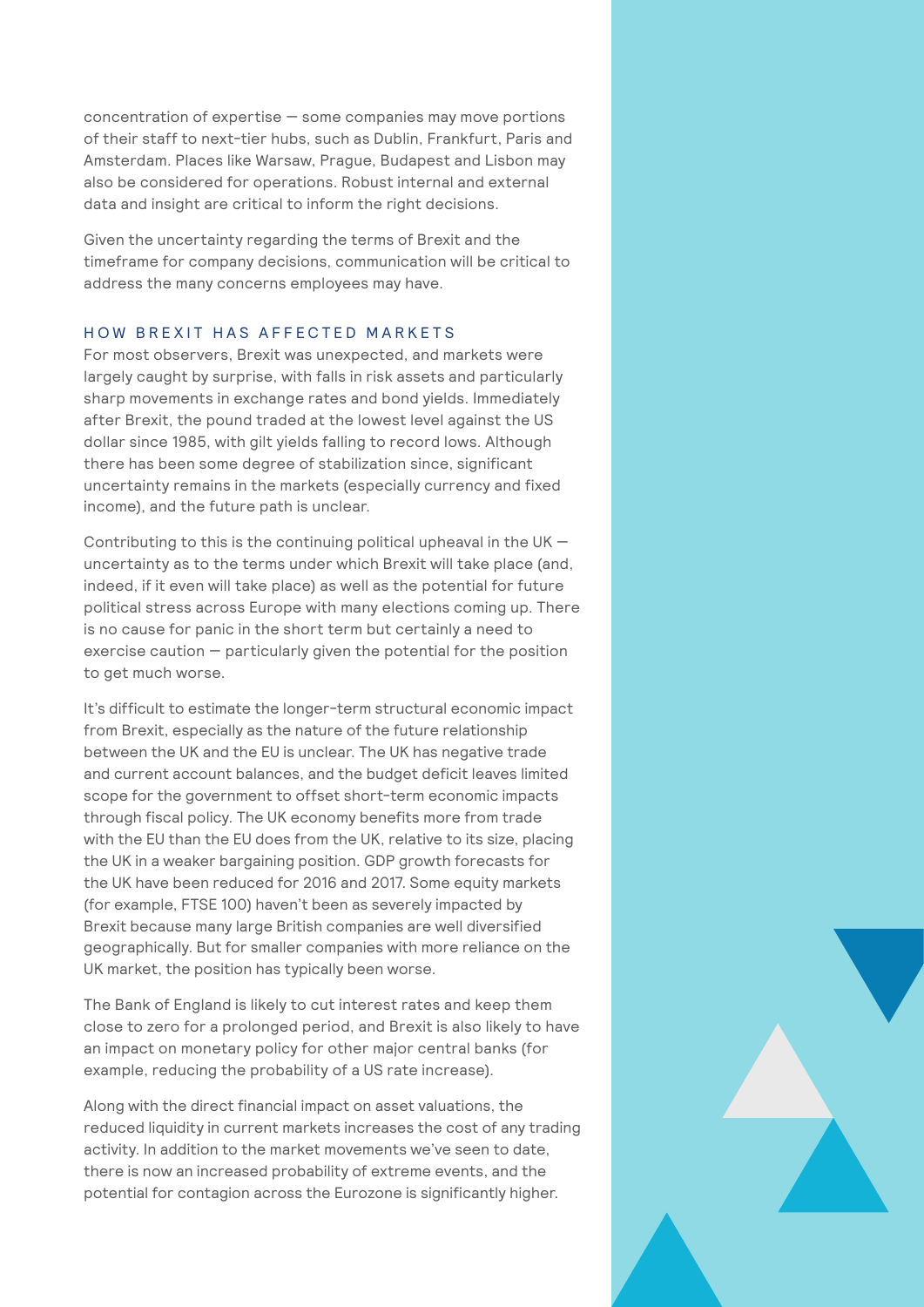#### IMPACT ON PENSION PLANS

The change in financial markets and future economic prospects will impact the funding of pension plans. As with all large employers in the UK, a significant part of an insurance organization's balance sheets relates to the employer's final-salary benefit obligations. Although many UK insurers have closed their defined benefit plans to new entrants and/or future accrual, large legacy liabilities typically remain.

The funding position of traditional final salary plans feeds into both the accounting and regulatory balance sheets of plan sponsors. For the regulatory balance sheet, insurers are also required to set aside capital to mitigate the potential downside volatility of such liabilities. These pension liabilities are typically long term and assessed relative to long-term fixed-interest yields. There's generally a far greater mismatch between the assets and liabilities of the pension plan due to changes in long-term yields than for the insurance business, and the fall in UK yields has materially worsened the funding position for many plans.

Market volatility and uncertainty in the wake of the Brexit vote will also have an ongoing impact on the funding position, consequently creating greater variability in costs. Insurers may therefore need to accelerate plans to review and mitigate defined benefit pension risks. It has never been more important for plans sponsors to work in partnership with plan trustees to arrive at sensible outcomes that weigh the need for benefit security against the fact that higher contributions are now likely to be relatively less affordable.

And it doesn't stop there. Defined contribution pension plans, in which the employee, not the employer, bears the risk of meeting future pension requirements, will also be impacted by market uncertainty. The underlying investments in these plans fluctuate in value, and the cost of buying an annuity at retirement is now more expensive. Employers need to pay close attention to the impact on the financial wellness of employees who are depending on defined contribution plans to fund retirement. This may require a fundamental review of the overall employee benefits package and should certainly entail an appraisal of the intrinsic value employees perceive in their "total rewards."

#### IMPACT ON INSURANCE ASSETS AND LIABILITIES

The changes in financial markets will also impact an insurer's invested assets and its overall solvency/balance sheet position.

Insurers that aren't tightly managing their assets relative to their liabilities will find that currency movements and the fall in government bond yields have caused increased volatility, potentially leading to balance sheet losses. The decline in equities and other risky assets will also have reduced capital buffers and solvency ratios.